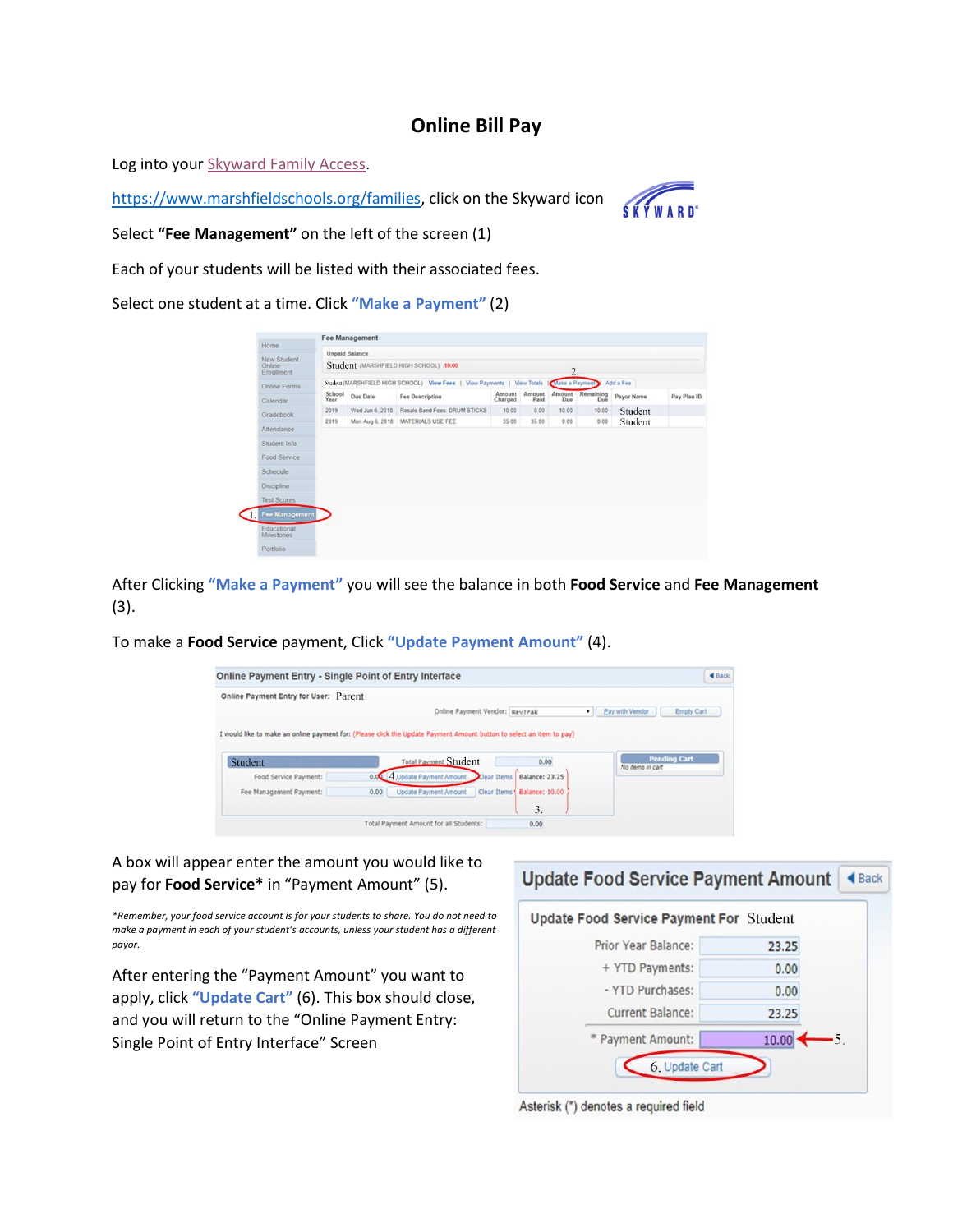To pay student fees (these are not linked with Food Service) click **"Update Payment Amount"** (7) next to **Fee Management Payment**. This will display the selected students' fees (not including Food Service) (8).

| Online Payment Entry for User: Parent                                                                                |      |                                |                            |                      |                     |
|----------------------------------------------------------------------------------------------------------------------|------|--------------------------------|----------------------------|----------------------|---------------------|
|                                                                                                                      |      | Online Payment Vendor: RevTrak |                            | Pay with Vendor<br>۰ | Empty Cart          |
| I would like to make an online payment for: (Please click the Update Payment Amount button to select an item to pay) |      |                                |                            |                      |                     |
|                                                                                                                      |      | <b>Total Payment Student</b>   | 0.00                       |                      | <b>Pending Cart</b> |
|                                                                                                                      |      |                                |                            |                      |                     |
| Student                                                                                                              |      |                                |                            |                      | No items in cart    |
| Food Service Payment:                                                                                                | 0.00 | <b>Update Payment Amount</b>   | Clear Items Balance: 23.25 |                      |                     |

Checkmark the **"Pay Fee"** box by clicking it (9). This will autofill the **"Payment Amount"**. The **"Payment Amount"** is the amount you wish to pay on the account.

Click **"Update Cart"** at the bottom of the box (10).

| Update Fee Management Payment For Student |       |                |                                   |                    |                  |        |
|-------------------------------------------|-------|----------------|-----------------------------------|--------------------|------------------|--------|
| Fees due for student                      |       |                |                                   |                    | G)<br><b>SC</b>  |        |
| <b>Description</b>                        |       |                |                                   | Payment<br>Amount  | Remaining<br>Due |        |
| <b>Resale Band Fees: DRUM STICKS</b>      | 10.00 | 0.00           | $\overline{\phantom{a}}$<br>10.00 | 10.00              | 0.00             |        |
|                                           |       |                |                                   |                    |                  |        |
|                                           |       |                |                                   |                    |                  |        |
|                                           |       |                |                                   |                    |                  |        |
|                                           |       | Amount Charged | Amount Paid                       | Amount Due Pay Fee |                  | Delete |

After you click **"Update Cart"** (10) you can review all your students to see what has been added to pay.

When you have completed selecting payments for your students and adding them to your cart. Click **"Pay with Vendor"** (11).

| Online Payment Entry for User: Parent                                                                                |       |                                                    |                                |                            | H.              |                                |
|----------------------------------------------------------------------------------------------------------------------|-------|----------------------------------------------------|--------------------------------|----------------------------|-----------------|--------------------------------|
|                                                                                                                      |       |                                                    | Online Payment Vendor: RevTrak |                            | Pay with Vendor | <b>Empty Cart</b>              |
| I would like to make an online payment for: (Please click the Update Payment Amount button to select an item to pay) |       |                                                    |                                |                            |                 |                                |
| Student                                                                                                              |       | Total Payment Student                              |                                | 10.00                      |                 | <b>Pending Cart</b><br>Student |
| Food Service Payment:                                                                                                | 10.00 | <b>Update Payment Amount</b>                       |                                | Clear Items Balance: 23.25 | Food Service    | 10.00                          |
| Fee Management Payment:                                                                                              | 0.00  | Update Payment Amount   Clear Items Balance: 10.00 |                                |                            | Total:          | 10.00                          |
|                                                                                                                      |       |                                                    |                                |                            |                 |                                |

You will be prompted to verify you are sure you want to make this payment.

| Are you sure you are ready to submit the payment? |  |  |  |  |  |
|---------------------------------------------------|--|--|--|--|--|
|                                                   |  |  |  |  |  |
|                                                   |  |  |  |  |  |
|                                                   |  |  |  |  |  |
| No                                                |  |  |  |  |  |
|                                                   |  |  |  |  |  |

After you click **"Yes"**, you will be directed to RevTrak (online bill pay) to complete the payment. Initially, you will need to set up an account with your payment information. Once you set up your account, you can use your login/password in the future to complete transactions.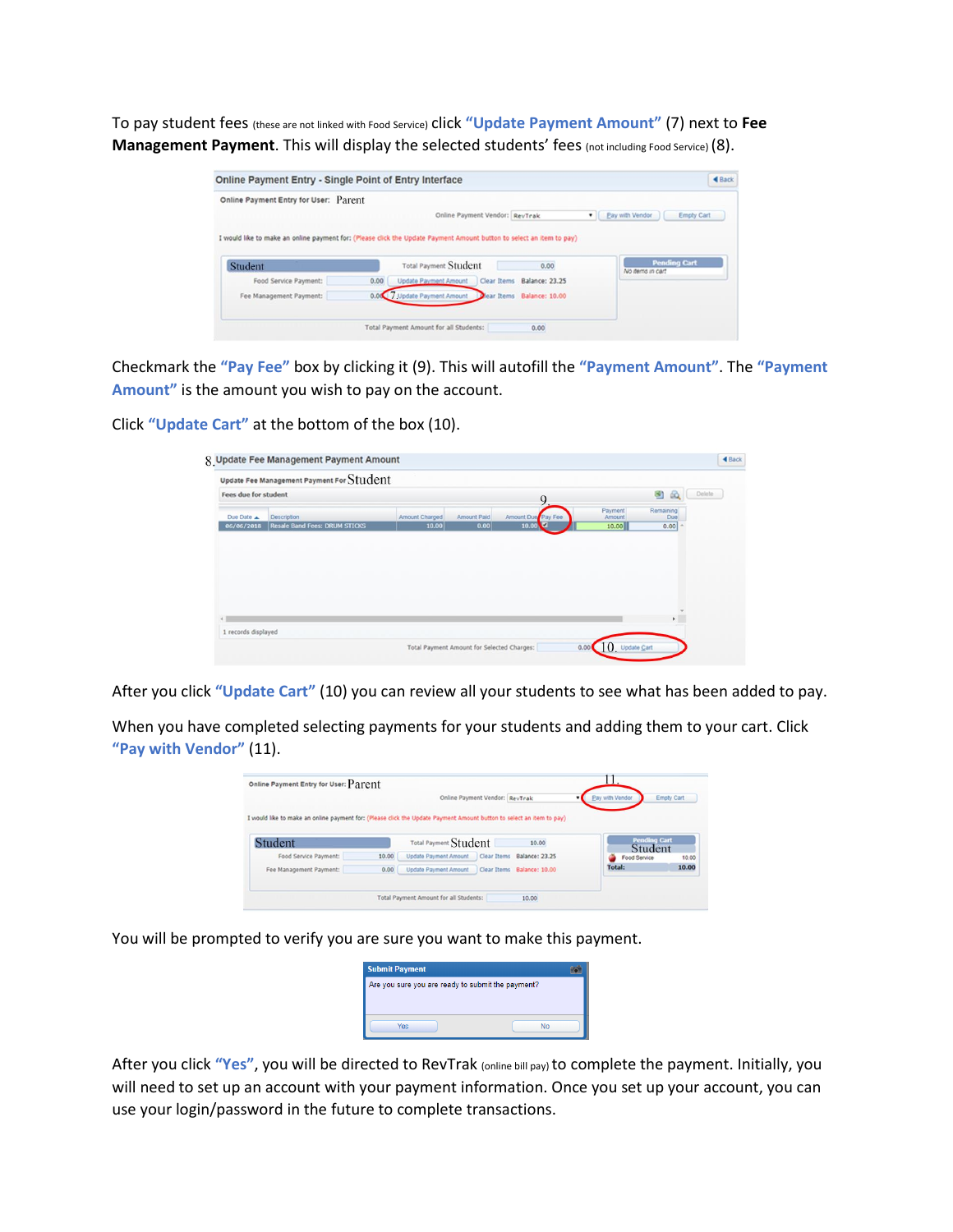If you already have an account, you can log in from the first screen you are directed to using your login/password combination.

If you need to create an account, click "Create New Account" on the bottom of the page

| <b>CHECKOUT</b>           |               |
|---------------------------|---------------|
|                           |               |
| Log in to the Web Store   |               |
| Email @                   |               |
| Password                  |               |
| Forgot password?          |               |
|                           | <b>LOG IN</b> |
|                           |               |
| <b>CREATE NEW ACCOUNT</b> |               |

To create a new account, fill out the information requested and submit

| <b>School District of Marshfield</b><br>Comprehensive PK - 12 District | $BROWSE$ $\sim$         | SERVICES $\sim$ | <b>HOME</b> | <b>LOGIN</b> | CART 1 |
|------------------------------------------------------------------------|-------------------------|-----------------|-------------|--------------|--------|
| First Name<br>Last Name<br><b>Arkfress</b><br>Address (cont.)          | Create a new<br>account |                 |             |              |        |
| City<br>Country<br><b>United States</b>                                | State<br>Zip Code       | ٠               |             |              |        |

Once you are logged in, you will be prompted to pay by ECHECK. If you would like to pay this way fill out the requested information and click "Use Echeck".

If you prefer to use a debit/credit card, do not fill out Echeck information, click "Use Debit/Credit"

| Add an eCheck for a quicker<br>checkout experience |                                              |
|----------------------------------------------------|----------------------------------------------|
| Routing number'                                    |                                              |
| Account number"                                    | Re-enter account number                      |
| Name on Account"                                   | Nickname                                     |
| 41221052774 6724301068*                            | 21.00                                        |
| <b>Routling Number</b>                             | <b>Account Number</b><br><b>Check Number</b> |
| USE DEBIT/CREDIT                                   | <b>USE ECHECK</b>                            |

If you click "Use Debit/Credit" you will be directed to a payment screen with two options to verify your selection. Click "Add Card" under "Debit/Credit Cards", click "Continue".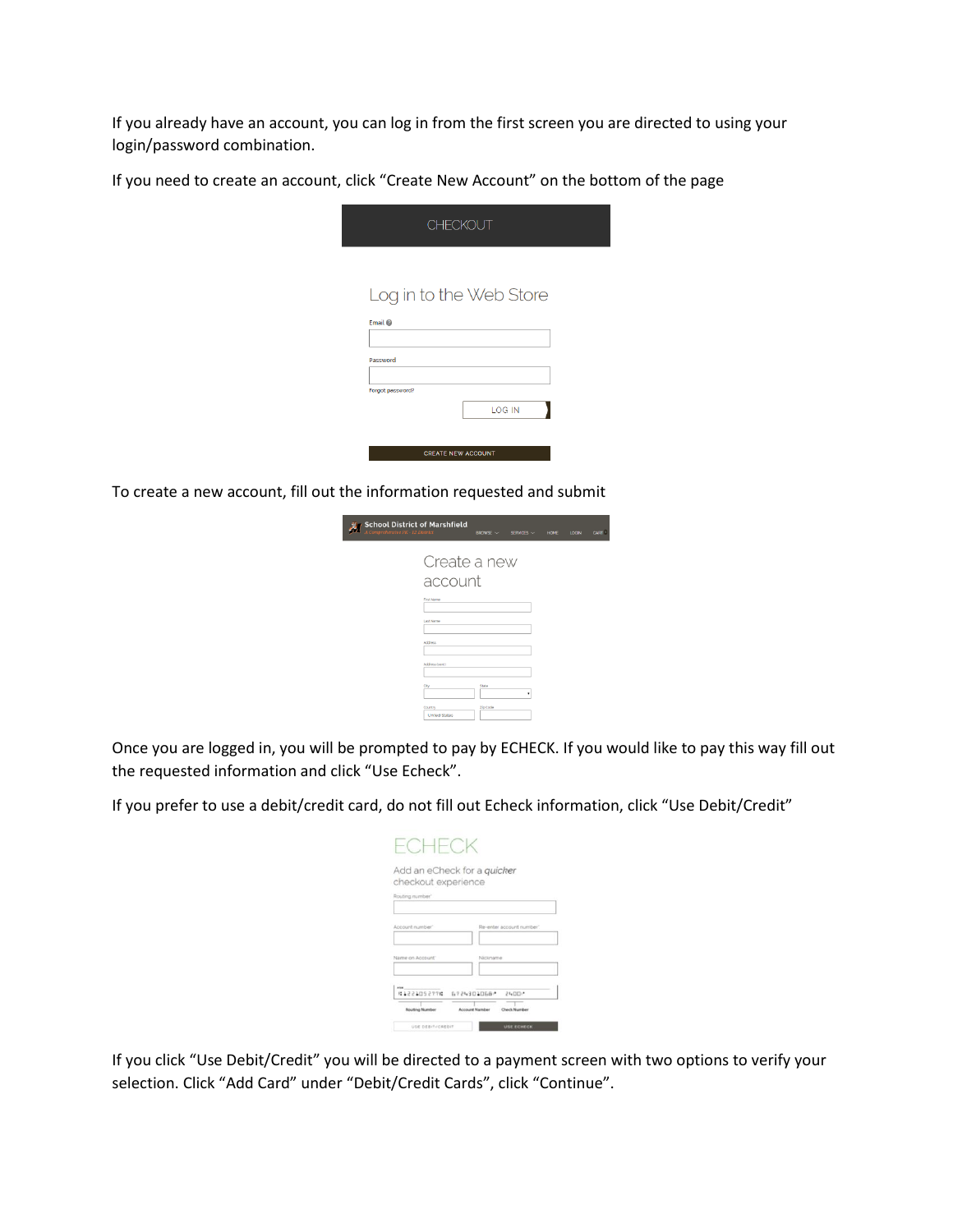| <b>CHECKOUT</b>                 |  |
|---------------------------------|--|
| <b>VERIFY</b><br><b>PAYMENT</b> |  |
| <b>ECHECKS</b>                  |  |
| ADD ECHECK                      |  |
| <b>DEBIT/CREDIT CARDS</b>       |  |
| ADD CARD                        |  |
| <b>CONTINUE</b>                 |  |

Fill out the requested card information, click "Continue"

I

|                                        | <b>CHECKOUT</b>   |
|----------------------------------------|-------------------|
| <b>PAYMENT</b>                         | <b>VERIFY</b>     |
| $\bigcap$ $CARD$                       |                   |
| MagerCard VISA<br><b>DISCOVER</b>      |                   |
| card number'                           | name <sup>-</sup> |
| expiration"<br>Month<br>Year<br>۰<br>۳ | nickname          |
| <b>Ø SAVE CARD</b>                     |                   |
| CANCEL                                 | <b>CONTINUE</b>   |

After you click "Continue" you will be directed to a verify screen. Make sure your information is correct and click "Place Order"



After you click "Place Order" you will get an order confirmation screen. Here you can print your receipt if you would like.